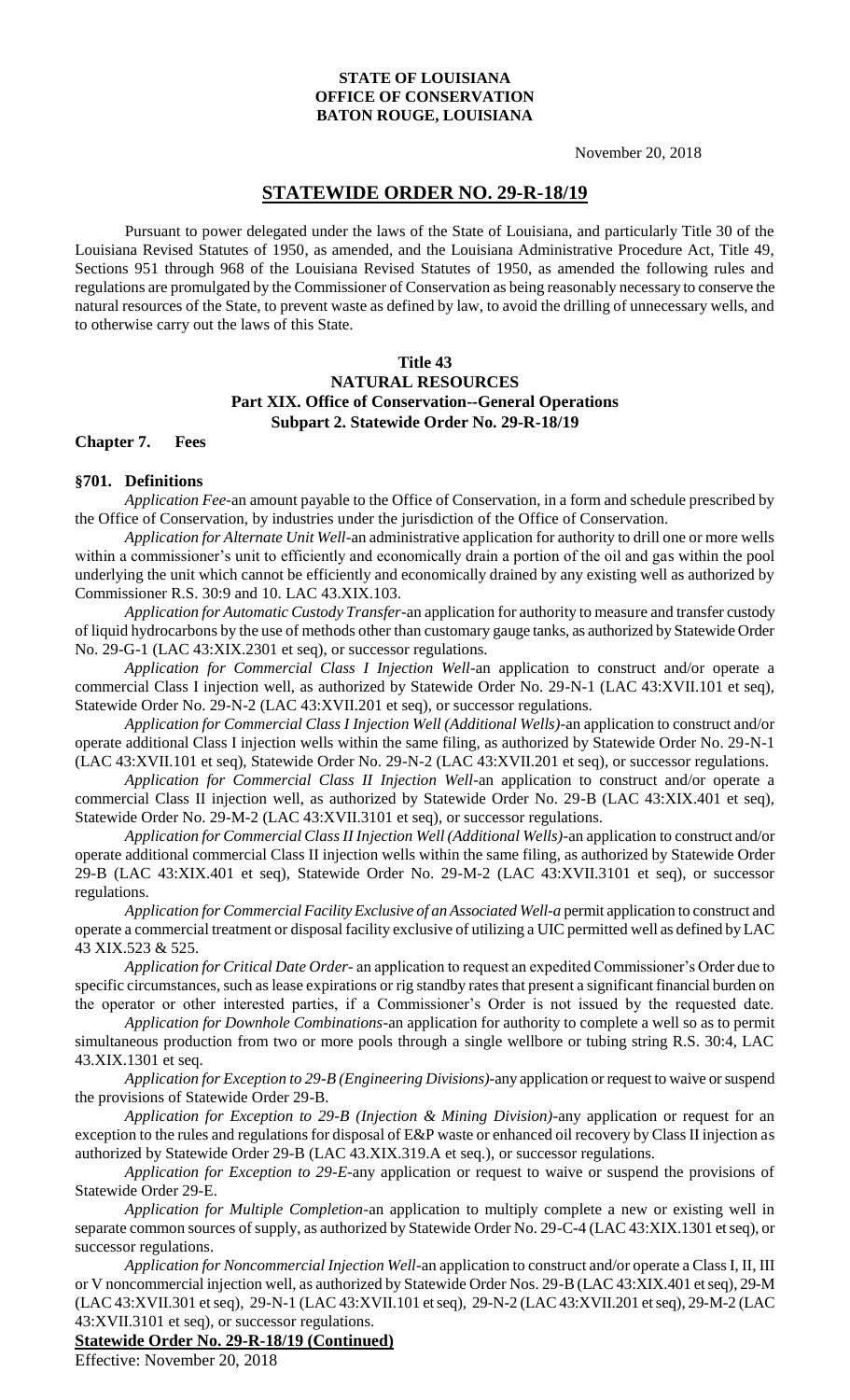*Application for Permit to Drill (Minerals)*-an application to drill in search of minerals (six- months or one-year), as authorized by R.S. 30:28.

*Application for Pilot Projects*-an application for authority to conduct a six (6) month enhanced recovery project for the purpose of testing the method. R.S. 30:4, 5, 6. LAC 43.XIX.407

*Application for Public Hearing*-an application for a public hearing as authorized by R.S. 30:1, et. seq. *Application for Selective Completion*-an application for authority to allow the completion of any well utilizing downhole equipment so as to permit production to be changed from one separate pool to another without the necessity of a workover or additional perforating as authorized by Statewide Order No. 29-C-4 (LAC 43:XIX.1301)

*Application for Severance Tax Relief-Well Status Determination*-an application to determine if a well qualifies as a Deep Well or Horizontal Well for purposes of R.S. 47:633 et seq, and/or successor statutes.

*Application for Site Clearance*-an application to approve a procedural plan for site clearance verification of platform, well or structure abandonment developed by an operator/lessee and submitted to the Commissioner of Conservation, as authorized by LAC 43:XI.311 et seq, or successor regulations.

*Application for Substitute Unit Well*-application for a substitute unit well as authorized by Statewide Order No. 29-K-1 (LAC 43:XIX.2901 et seq), or successor regulations.

*Application for Surface Mining Development Operations Permit*-an application to remove coal, lignite, or overburden for the purpose of determining coal or lignite quality or quantity or coal or lignite mining feasibility, as authorized by Statewide Order No. 29-O-1 (LAC 43:XV.101 et seq), or successor regulations.

*Application for Surface Mining Exploration Permit*-an application to drill test holes or core holes for the purpose of determining the location, quantity, or quality of a coal or lignite deposit, as authorized by Statewide Order No. 29-O-1 (LAC 43:XV.101 et seq), or successor regulations.

*Application for Surface Mining Permit*-an application for a permit to conduct surface coal or lignite mining and reclamation operations, as authorized by Statewide Order No. 29-O-1 (LAC 43:XV.101 et seq), or successor regulations.

*Application for Unit Termination*-an application for unit termination as authorized by Statewide Order No. 29-L-3 (LAC 43:XIX.3100 et seq), or successor regulations.

*Application for Waiver of Production Test*-an application to request a waiver of the Office of Conservation Policy of requiring a production test on a well in the subject field prior to approving a predrilled unit in that field.

*Application for Well Product Reclassification*-an application for authority to change the primary product of a unit based on administrative authority granted by Commissioner's Order and evidence of change in producing characteristics of said unit R.S. 30:4.

*Application for Work Permit – Injection or Other*-an application to perform work activities as outlined on Injection Well Work Permit Form UIC-17 on a well under the jurisdiction of the Underground Injection Control program of the Injection & Mining Division/Office of Conservation as authorized by Statewide Order 29-N-1 (LAC 43:XVII.109 et seq.), 29-N-2 (LAC 43:XVII.209 et seq.), 29-M (LAC 43:XVII.309 & 319 et seq.), 29-M-2 (LAC 43:XVII.3121 et seq.), 29-M-3 (LAC 43:XVII.3309 et seq.), 29-B (LAC 43:XIX.Chapter 4) or successor regulations.

*Application for Work Permit-Minerals*-an application to perform certain operations on an existing well, as required in LAC 43:XIX.105.

*Application to Amend Permit to Drill (Injection or Other)-*an application to alter, amend, or change a permit to drill, construct and/or operate an injection, or other well after its initial issuance, as authorized by R.S. 30:28.

*Application to Amend Permit to Drill-Minerals (\$126 amount)-*an application to alter, amend, or change a permit to drill for minerals after its initial issuance as authorized by R.S. 30:28, excluding the amendments described in Application to Amend Permit to Drill – Minerals (lease to unit, unit to lease, unit to unit, Stripper, Incapable, other). Additionally, application to amend operator (transfer of ownership, including any other amendment action requested at that time) for any orphaned well or any multiply-completed well which has reverted to a single completion shall not be subject to the application fees provided herein.

*Application to Amend Permit to Drill – Minerals (lease to unit, unit to lease, unit to unit, Stripper, Incapable, other) (\$50 amount)*-an application to alter, amend, or change a permit to drill for minerals after its initial issuance as authorized by R.S. 30:28 for any lease to unit, unit to unit, and unit to lease changes; and, application to amend operator (transfer of ownership, including any other amendment action requested at that time) for any stripper crude oil well or incapable gas well so certified by the Department of Revenue.

*Application to Commingle*-an application for authority to commingle production of gas and/or liquid hydrocarbons and to use methods other than gauge tanks for allocation, as authorized by Statewide Order No. 29- D-1 (LAC 43:XIX.1500 et seq), or successor regulations.

*Application to Process Form R-4-*application for authorization to transport oil from a lease as authorized by Statewide Order No. 25 (LAC 43:XIX.900 et seq), or successor regulations.

*Application/Request for Commercial Facility Reuse-*Application/Request to determine if E & P Material which has been treated physically, chemically, or biologically so that the material is physically, chemically or biologically distinct from the original material and meets the criteria LAC 43 XIX. 565.F.

*Applications/Requests for Reuse Not Associated with Commercial Facility*-application/request to

## **Statewide Order No. 29-R-18/19 (Continued)**

Effective: November 20, 2018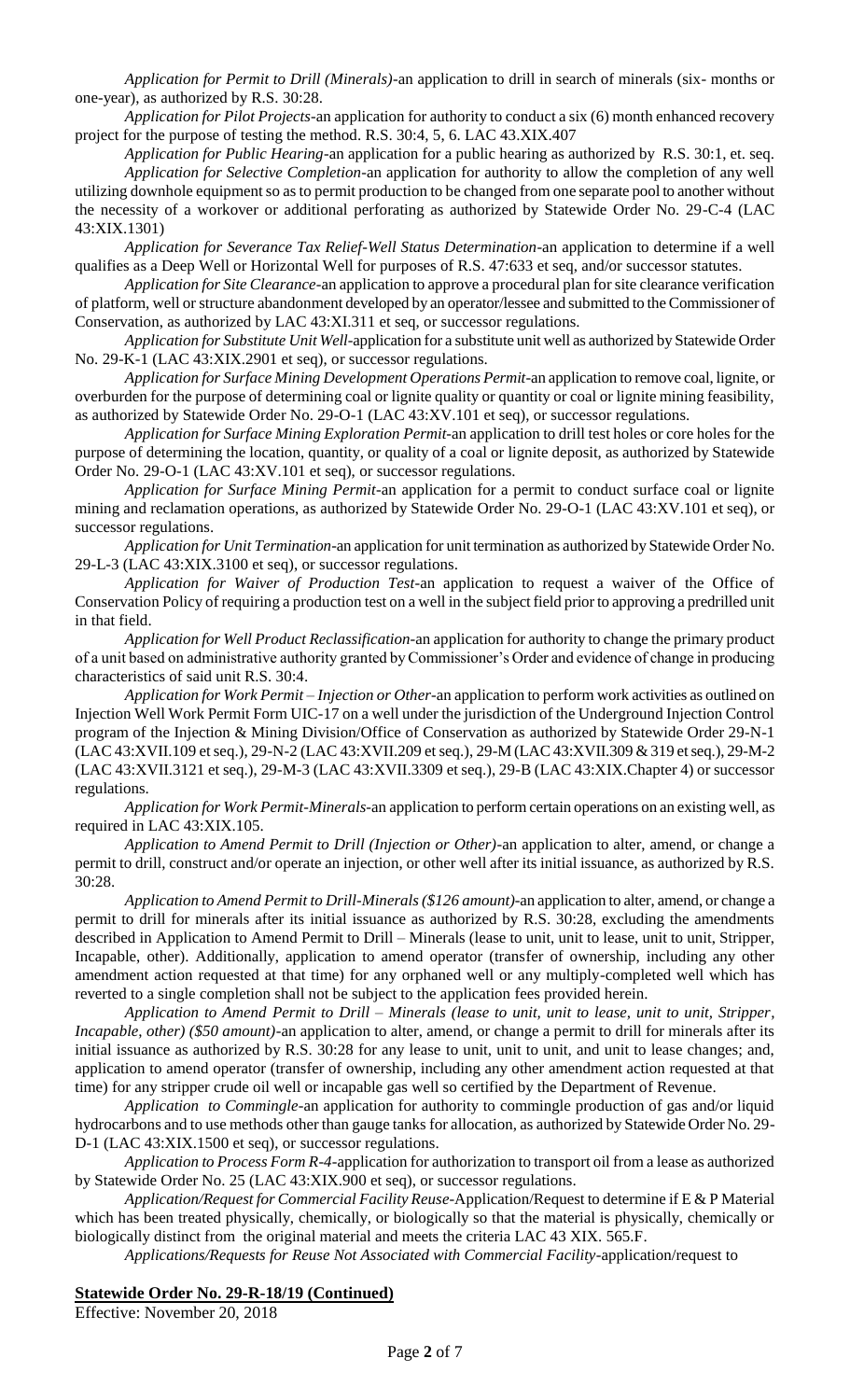determine if E & P Material has been treated physically, chemically, or biologically so that the material is physically, chemically or biologically distinct from the original material and meets the criteria LAC 43 XIX.565.F.

*BOE-*annual barrels oil equivalent. Gas production is converted to BOE by dividing annual mcf by a factor of 18.0.

*Capable Gas*-natural and casing head gas not classified as incapable gas well gas or incapable oil well gas by the Department of Revenue, as of December 31<sup>st</sup> in the year prior to the year in which the Invoices are issued.

*Capable Oil-*crude oil and condensate not classified as incapable oil or stripper oil by the Department of Revenue, as of December 31<sup>st</sup> in the year prior to the year in which the Invoices are issued.

*Class I Well*-a Class I injection well used to inject hazardous or nonhazardous, industrial, or municipal wastes into the subsurface, which falls within the regulatory purview of Statewide Order No. 29-N-1 (LAC 43:XVII.101 et seq), Statewide Order No. 29-N-2 (LAC 43:XVII.201 et seq), or successor regulations.

*Class I Well Fee*-an annual fee payable to the Office of Conservation, in a form and schedule prescribed by the Office of Conservation not to exceed \$1,000,000 for Fiscal Year 2015-2016 and thereafter on all Class I wells permitted December 31<sup>st</sup> of the year prior to the year in which the Invoices are issued.

*Class II CO2 EOR Project (AOR Review and Updates)* Fee-an annual fee for an enhanced recovery project permitted by the Office of Conservation injecting carbon dioxide (CO2) down the wellbore of permitted Class II injection wells under the authority of the Office of Conservation/Injection and Mining Division in conformance with Statewide Order 29-B (LAC 43.XIX.411.C et seq.) or successor regulations.

*Class II Hydrocarbon Storage & E&P Waste Cavern Compliance Review Fee*-an annual fee payable to the Office of Conservation, in a form and schedule prescribed by the Office of Conservation, on each Class II Hydrocarbon Storage & E&P Waste Cavern in the amount of \$2,000 for Fiscal Year 2015-2016 and thereafter for the compliance review required by Statewide Order 29-M (LAC 43.XIX.309.K et seq.) or successor regulations.

*Class II Well-*a Class II injection well which injects fluids which are brought to the surface in connection with conventional oil or natural gas production, for annular disposal wells, for enhanced recovery of oil or natural gas, and for storage of hydrocarbons. For purposes of administering the exemption provided in R.S.  $30:21(B)(1)(c)$ , such exemption is limited to operators who operate Class II wells serving a stripper oil well or an incapable gas well certified pursuant to R.S. 47:633 by the Severance Tax Section of the Department of Revenue and located in the same field as such Class II well.

*Class III Solution Mining Cavern Compliance Review Fee*-an annual fee payable to the Office of Conservation, in a form and schedule prescribed by the Office of Conservation, on each Class III Solution Mining Cavern in the amount of \$2,000 for Fiscal Year 2015-2016 and thereafter for the compliance review required by Statewide Order 29-M-3 (LAC 43.XVII.3309.K et seq.) or successor regulations.

*Class III Well-*a Class III injection well which injects for extraction of minerals or energy.

*Class V Permit Waiver/Exemption/Area Permit Request*-a request for a waiver or exemption from the permitting requirements of Class V injection wells for certain remediation wells/projects of short duration where remediation is accomplished by one time injection into shallow wells where casing is not installed, or a request for an area permit for remediation projects under the authority of the LDEQ or USEPA to allow deviation from the permitting requirements for Class V injection wells as authorized by Statewide Order 29-N-1 (LAC 43:XVII.111 et seq.) or successor regulations.

*Community Saltwater Disposal System Initial Notification*-an application to designate a Class II SWD for injection of produced saltwater from multiple operators by the submittal of the Community Saltwater Disposal System Application Form UIC-13 and submittal of an acceptable operating agreement specifying cost sharing of operating expenses as authorized by Statewide Order 29-B (LAC 43.XIX.317

et seq.) or successor regulations.

*E&P Waste Determination*-a determination as to whether a material meets the definition of Exploration and Production Waste as defined in LAC 43 XIX. 501

*Emergency Clearance*-emergency authorization to transport oil from lease.

*Operator Annual Registration*- annual application Form filed by entity with whom the Office of Conservation has jurisdiction to obtain/maintain organizational ID.

*Production Fee*-an annual fee payable to the Office of Conservation, in a form and schedule prescribed by the Office of Conservation, by oil and gas operators on capable oil wells and capable gas wells based on a tiered system to establish parity on a dollar amount between the wells. The tiered system shall be established

annually by rule on capable oil and capable gas production, including nonexempt wells reporting zero production during the annual base period, in an amount not to exceed \$3,675,000 for Fiscal Year 2015-

2016 and thereafter.

*Production Well-*any well which has been permitted by and is subject to the jurisdiction of the Office of Conservation, excluding wells in the permitted and drilling in progress status, Class II injection wells, liquid storage cavity wells, commercial salt water disposal wells, Class V injection wells, wells which have been plugged and abandoned, wells which have reverted to landowner for use as a fresh water well (Statewide Order No. 29-B, LAC 43:XIX.137.G, or successor regulations), multiply completed wells reverted to a single completion, and stripper oil wells or incapable oil wells or incapable gas wells certified by the Severance Tax Section of the Department of Revenue, as of December  $31<sup>st</sup>$  in the year prior to the year in which the Invoices are issued.

#### **Statewide Order No. 29-R-18/19 (Continued)**

Effective: November 20, 2018

Page **3** of 7 *Regulatory Fee*-an amount payable annually to the Office of Conservation, in a form and schedule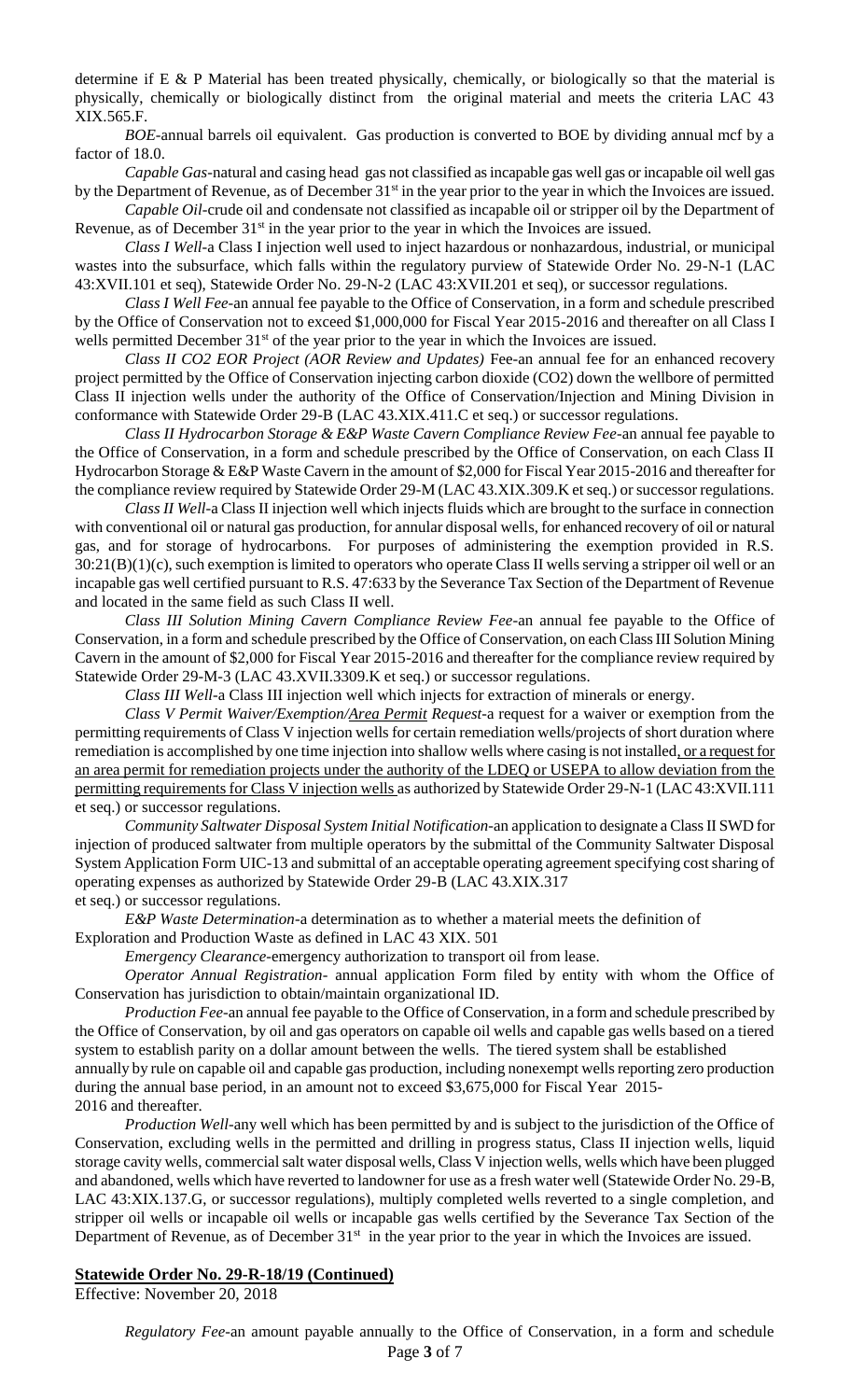prescribed by the Office of Conservation, on Class II wells, Class III wells, storage wells, Type A facilities, and Type B facilities in an amount not to exceed \$2,187,500 for Fiscal Year 2015-2016 and thereafter. No fee shall be imposed on a Class II well of an operator who is also an operator of a stripper crude oil well or incapable gas well certified pursuant to R.S. 47:633 by the Severance Tax Section of the Department of Revenue as of December  $31<sup>st</sup>$  in the year prior to the year in which the Invoices are issued and located in the same field as such Class II well. Operators of Record, excluding operators of wells and including, but not limited to, operators of gasoline/cycling plants, refineries, oil/gas transporters, and/or certain other activities subject to the jurisdiction of the Office of Conservation are required to pay an annual registration fee of \$105. Such payment is due within the time frame prescribed by the Office of Conservation.

*Requests to Modify Well Permit – Injection*- requests made by operators of record to change the operating conditions of their injection wells as authorized by Statewide Order 29-N-1 (LAC 43:XVII.113 et seq.), 29-N-2(LAC 43:XVII.213 et seq.) , 29-M (LAC 43:XVII.311 et seq.), 29-M-2 (LAC 43:XVII.3111 et seq.), 29-M-3 (LAC 43:XVII.3311 et seq.) , 29-B (LAC 43:XIX.Chapter 4) or successor regulations.

*Request to Transport E&P Waste to Commercial Facilities or Transfer Stations*- Other oil and gas industry companies (i.e. companies that do not possess a current Office of Conservation producer/operator code or a current offshore/out-of-state waste generator code) must obtain authorization by submitting a completed (acceptable) Form UIC-23 to transport E&P Waste to commercial facilities or transfer stations as required by LAC XIX.545.B.

*Storage Well-*a well used for the injection of natural gas into or subsequent withdrawal of natural gas from a depleted hydrocarbon reservoir or aquifer for the sole purpose of storage.

*Type A Facility-*commercial E&P waste disposal facilities within the State that utilize technologies appropriate for the receipt, treatment, storage, or disposal of oilfield waste solids and liquids for a fee or

other consideration, and fall within the regulatory purview of Statewide Order No. 29-B (LAC 43:XIX.501 et seq), Statewide Order No. 29-M-2 (LAC 43:XVII.3101 et seq), or successor regulations.

*Type B Facility-*commercial E&P waste disposal facilities within the State that utilize underground injection technology for the receipt, treatment, storage, or disposal of only produced saltwater, oilfield brine, or other oilfield waste liquids for a fee or other consideration, and fall within the regulatory purview of Statewide Order No. 29-B (LAC 43:XIX.501 et seq), or successor regulations.

*Witnessed Verification of Mechanical Integrity Tests (MIT)*-a mechanical integrity test (MIT) performed on a permitted injection well that is witnessed by a Conservation Enforcement Agent or other designated employee of the Office of Conservation as authorized by Statewide Order 29-N-1 (LAC 43:XVII.109 et seq.), 29- N-2 (LAC 43:XVII.209 et seq.), 29-M (LAC 43:XVII.327 et seq.), 29-M-2 (LAC 43:XVII.3129 et seq.), 29-M-3 (LAC 43:XVII.3327 et seq.), 29-B (LAC 43:XIX.Chapter 4 et seq.) or successor regulations.

*Work Permit to Plug & Abandon a Well Utilized for NORM disposal* -an application to plug and abandon a well which is utilized for downhole disposal of NORM solids and/or NORM contaminated tubing/equipment by the submittal of Form UIC-30, Work Permit to Perform a NORM Plug & Abandonment in conformance with Statewide Order 29-B (LAC 43.XIX.137 et seq.) or successor regulations.

#### **§703. Fee Schedule for Fiscal Year 2016-2017 and thereafter**

| <b>Application Fees</b><br>A.                                       |              | Amount  |
|---------------------------------------------------------------------|--------------|---------|
| Application for Alternate Unit Well                                 | \$           | 504     |
| Application to Amend Permit to Drill - Minerals                     | \$           | 126     |
| Application to Amend Permit to Drill - Minerals                     |              |         |
| (LUW, Stripper, Incapable, Other)                                   | \$           | 50      |
| Application to Amend Permit to Drill - Injection or Other           | \$           | 126     |
| <b>Application for Automatic Custody Transfer</b>                   | $\mathbb{S}$ | 252     |
| Application for Commercial Class I Injection Well                   |              | \$1,264 |
| Application for Commercial Class I injection Well                   |              |         |
| (Additional Wells)                                                  | \$           | 631     |
| Application for Commercial Class II Injection Well                  | \$           | 631     |
| Application for Commercial Class II Injection Well                  |              |         |
| (Additional Wells)                                                  | S.           | 314     |
| Application for Commercial Facility Exclusive of an Associated Well |              | \$3,000 |
| Application to Commingle                                            | \$           | 252     |
| <b>Application for Critical Date Order</b>                          | \$           | 504     |
| <b>Application for Downhole Combinations</b>                        | \$           | 504     |
| Application for Exception to 29-E                                   | \$           | 504     |
| Application for Exception to 29-B                                   | \$           | 504     |
| <b>Application for Multiple Completion</b>                          | \$           | 126     |
| Application for Noncommercial Injection Well                        | \$           | 252     |
| <b>Statewide Order No. 29-R-18/19 (Continued)</b>                   |              |         |

Effective: November 20, 2018

Application for Permit to Drill - Minerals:  $0'$  - 3,000' (6 months) \$ 126 Application for Permit to Drill - Minerals: 3,001' - 10,000'(6 months) \$ 631 Application for Permit to Drill - Minerals:  $10,001' + (6 \text{ months})$  \$1,264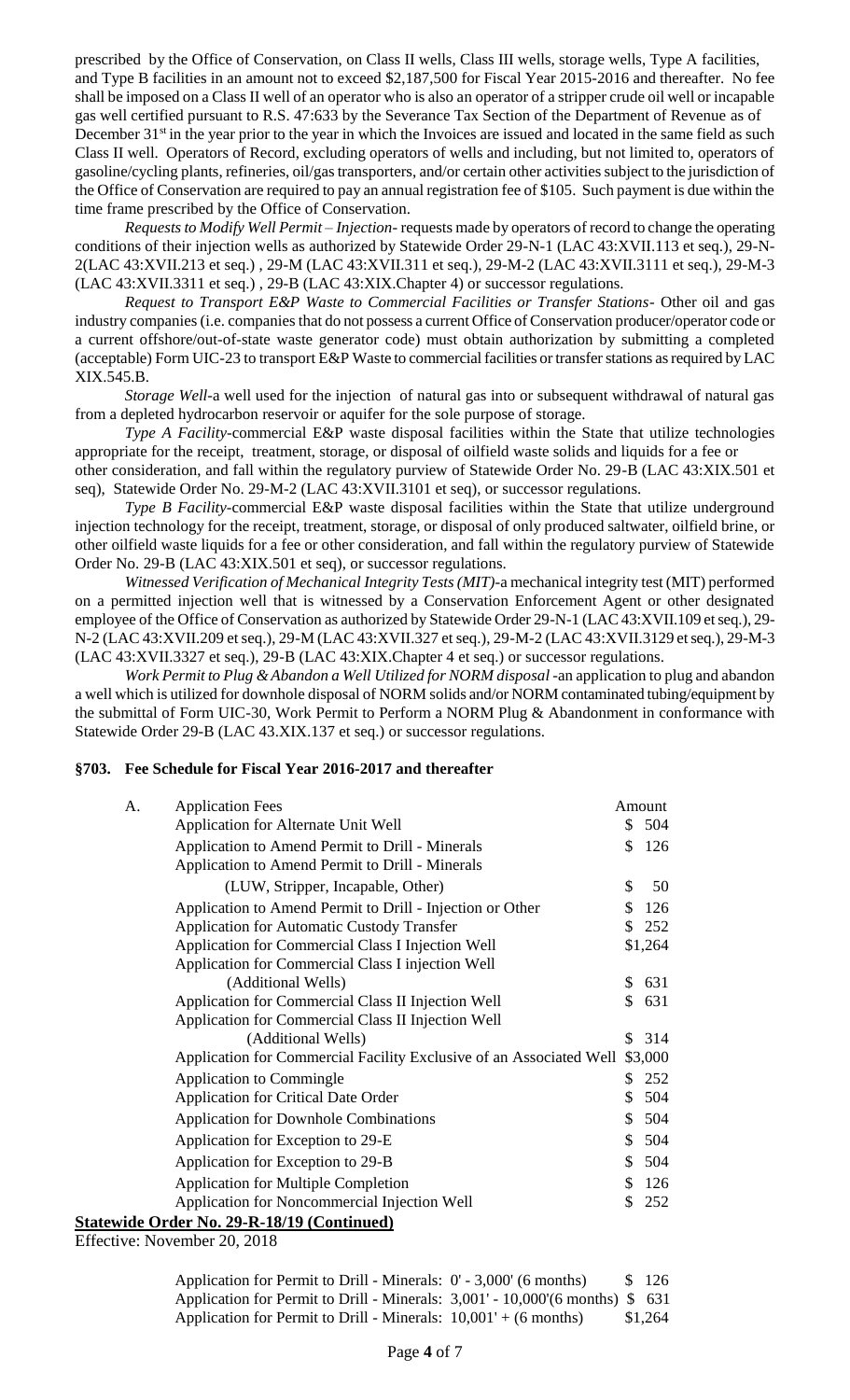| Drill Minerals Deeper ( $>$ 3,000') (6 months)                        | \$       | 504        |  |
|-----------------------------------------------------------------------|----------|------------|--|
| Drill Minerals Deeper $(>10,000)$ (6 months)                          |          |            |  |
| Application for Permit to Drill - Minerals: 0' - 3,000' (1 year)      | \$       | 252        |  |
| Application for Permit to Drill - Minerals: 3,001' - 10,000' (1 year) |          | \$1,262    |  |
| Application for Permit to Drill - Minerals: 10,001' + (1 year)        |          | \$2,528    |  |
| Drill Minerals Deeper $(>3,000)$ (1 year)                             |          | \$1,008    |  |
| Drill Minerals Deeper $(>10,000)$ (1 year)                            |          | \$1,264    |  |
| <b>Application for Pilot Projects</b>                                 | \$       | 504        |  |
| <b>Application for Public Hearing</b>                                 | \$       | 755        |  |
| Application for Reuse Material not Associated with a Commercial       |          |            |  |
| Facility                                                              | \$       | 400        |  |
| <b>Application for Selective Completion</b>                           | \$       | 504        |  |
| <b>Application for Severance Tax Relief</b>                           | \$       | 504        |  |
| Application for Substitute Unit Well                                  | \$       | 252        |  |
| <b>Application for Surface Mining Exploration Permit</b>              | \$       | 65         |  |
| Application for Surface Mining Development Operations Permit          | \$       | 94         |  |
| <b>Application for Surface Mining Permit</b>                          |          | \$2,212    |  |
| Application for Emergency Clearance Form R-4                          | \$       | 65         |  |
| <b>Application to Process Form R-4</b>                                | \$       | 36         |  |
| Application to Reinstate Suspended Form R-4                           | \$<br>\$ | 65<br>600  |  |
| <b>Application for Site Clearance</b>                                 |          |            |  |
| Application for Waiver of Production Test                             | \$<br>\$ | 504<br>504 |  |
| Application for Well Product Reclassification                         |          |            |  |
| Application for Work Permit - Injection or Other                      |          |            |  |
| Application for Work Permit – Minerals                                | \$       | 75         |  |
| <b>Application for Unit Termination</b>                               | \$       | 252        |  |
| Class II Hydrocarbon Storage & E&P Waste Cavern Annual                |          |            |  |
| <b>Compliance Review Fee</b>                                          |          | \$2,000    |  |
| Class II CO2 EOR Project (AOR Review and Updates)                     |          | \$5,000    |  |
| Class III Solution Mining Cavern Annual Compliance Review Fee         |          | \$2,000    |  |
| <b>Class V Permit Waiver/Exemption Request</b>                        |          | \$250      |  |
| Community Saltwater Disposal System Initial Notification              | \$       | 125        |  |
| <b>E&amp;P</b> Waste Determination                                    | \$       | 300        |  |
| <b>Operator Registration</b>                                          | \$       | 105        |  |
| Requests to Modify Well Permit - change MASIP, work prognosis,        |          |            |  |
| etc.                                                                  | \$       | 300        |  |
| Request to Transport E&P Waste to Commercial Facilities or            |          |            |  |
| <b>Transfer Stations</b>                                              | \$       | 150        |  |
| Witnessed Verification of MIT Tests                                   |          |            |  |
| Work permit to Plug & Abandon a Well utilized for NORM disposal       |          |            |  |

#### B. Regulatory Fees:

1. \$2,187,500 CAP divided by a number equal to (number of <u>non-exempt</u> class II wells + number of Class III wells  $+$  number of storage wells) + (number of Type A facilities X 10 plus number of Permits to Construct Type A facilities  $X 5$ ) + (number of Type B facilities X 5 plus number of Permits to Construct Type B facilities X 2.5)

The resulting value will equal the annual regulatory fee for non-exempt Class II wells, Class III wells, and storage wells.

The annual regulatory fee for Type A facilities will be the non-exempt Class II well, Class III well, and storage well regulatory fee times a factor of 10.

The annual regulatory fee for Type A facility Permits to Construct will be the non-exempt Class II well, Class III well, and storage well regulatory fee times a factor of 5.

The annual regulatory fee for Type B facilities will be the non-exempt Class II well, Class III well, and storage well regulatory fee times a factor of 5.

## **Statewide Order No. 29-R-18/19 (Continued)**

Effective: November 20, 2018

The annual regulatory fee for Type B facility Permits to Construct will be the non-exempt Class II well, Class III well, and storage well regulatory fee times a factor of 2.5.

Conservation will perform this calculation annually and will post the individual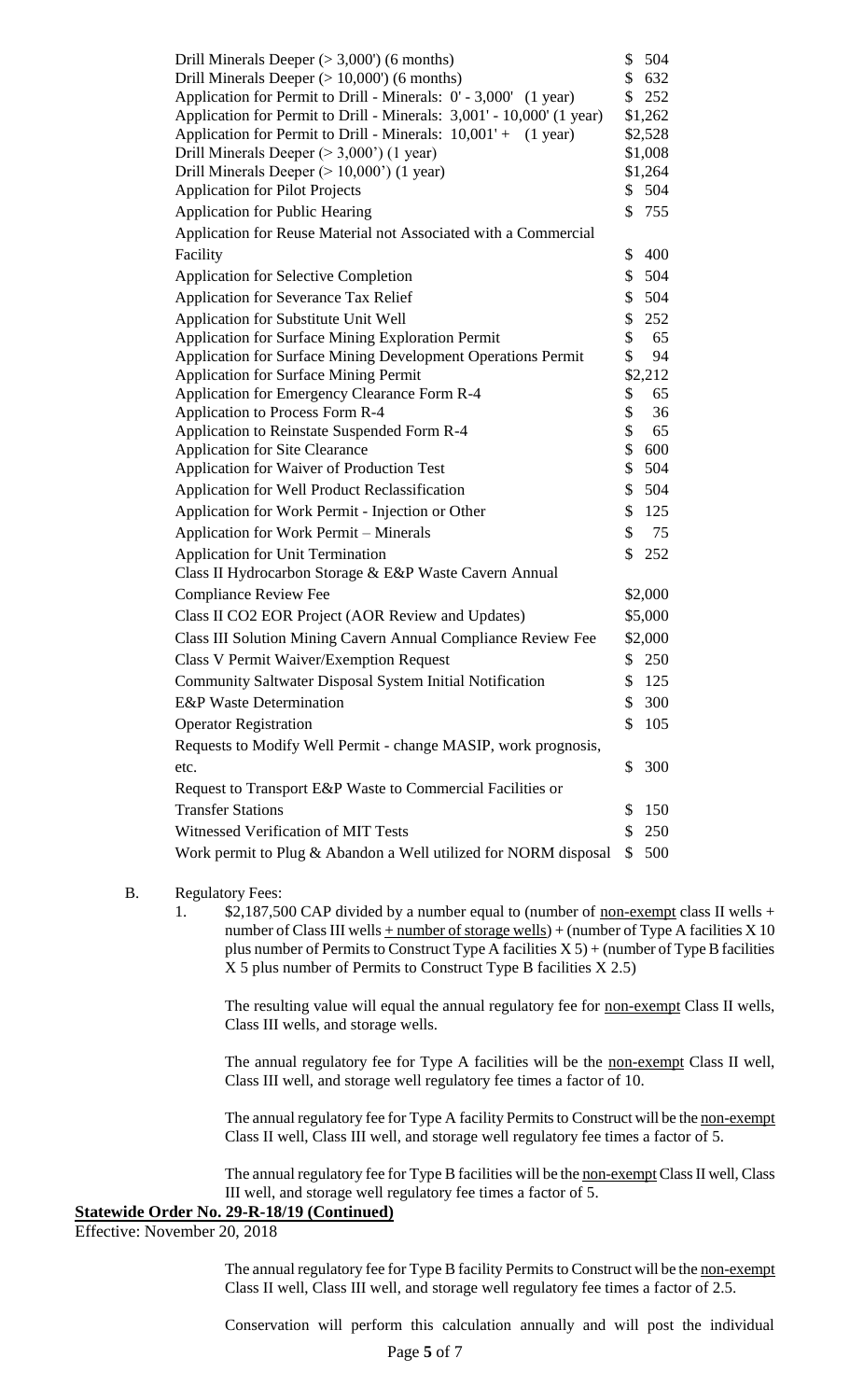Regulatory Fee Amount on the DNR Website no later than July 20<sup>th</sup> of each year.

- C. Class I Well Fees: Operators of permitted Class I wells are required to pay
	- 1. \$1,000,000 CAP divided by a number equal to the number of active Class I wells plus the number of Permits to Construct Class I wells X 0.5. Conservation will perform this calculation annually and will post the individual Regulatory Fee Amount on the DNR Website no later than July 20<sup>th</sup> of each year.
- D. Exceptions
	- 1. Operators of record of each Class I injection/disposal well and each Type A and B commercial facility and transfer station that is permitted, but has not yet been constructed, are required to pay an annual fee of 50% of the applicable fee for each well or facility.
	- 2. Operators of record of each inactive Type A and B facility which have voluntarily ceased the receipt and disposal of E&P waste and are actively implementing an Office of Conservation approved closure plan are required to pay an annual Regulatory Fee of 50% of the annual fee for each applicable Type A or B facility.
	- 3. Operators of record of each inactive Type A or B facility which have voluntarily ceased the receipt and disposal of E&P waste, have completed Office of Conservation approved closure activities and are conducting a post-closure maintenance and monitoring program, are required to pay an annual Regulatory Fee of 25% of the annual fee for each applicable Type A or B facility.
	- 4. Operators of record of each inactive transfer station which have voluntarily ceased the receipt and transfer of E&P waste and are actively implementing an Office of Conservation approved closure plan are required to pay an annual Regulatory Fee of 50% of the annual fee for each applicable facility.
	- 5. Operators of record of each inactive transfer station which have voluntarily ceased the receipt and transfer of E&P waste and are actively implementing an Office of Conservation approved closure plan are required to pay an annual Regulatory Fee of 50% of the annual fee for each applicable facility.

E. Production Fees: Operators of record of capable oil wells and capable gas wells are required to pay according to the following annual production fee tiers:

| <b>Tier</b> | <b>Annual Production (Barrel Oil Equivalent)</b> | Fee (\$ per Well) |
|-------------|--------------------------------------------------|-------------------|
| Tier 1      |                                                  | 26                |
| Tier 2      | $1 - 5,000$                                      | 154               |
| Tier 3      | $5,001 - 15,000$                                 | 439               |
| Tier 4      | $15,001 - 30,000$                                | 734               |
| Tier 5      | $30,001 - 60,000$                                | 1,151             |
| Tier 6      | $60,001 - 110,000$                               | 1,601             |
| Tier 7      | 110,001 - 9,999,999                              | 2,004             |

F. Pipeline Safety Inspection Fees

- 1. Owners/Operators of jurisdictional gas pipeline facilities are required to pay an annual Gas Pipeline Safety Inspection Fee of \$1.00 per service line, or a minimum of \$400, whichever is greater.
- 2. Owners/Operators of jurisdictional hazardous liquids pipeline facilities are required to pay an annual Hazardous Liquids Pipeline Safety Inspection Fee of \$44.80 per mile, or a minimum of \$800, whichever is greater.
- 3. Owners/Operators of jurisdictional Gas Transmission/Gathering pipeline facilities are required to pay an annual Transmission/Gathering Pipeline Safety Inspection Fee of \$44.80 per mile, or a minimum of \$ 800, whichever is greater.
- G. Commercial Waste Disposal Fees
	- 1. A monthly fee payable to the Office of Conservation of two cents per barrel of exploration and production waste delivered, as reported on a form prescribed by the department to collect commercial facilities monthly report of waste receipts, from the original generator of the waste to the following facilities: Office of Conservation

## **Statewide Order No. 29-R-18/19 (Continued)**

Effective: November 20, 2018

Page **6** of 7 permitted off-site commercial facilities; Transfer stations permitted by the Office of Conservation for waste transfer to out-of-state treatment or disposal facilities; and any other legally permitted Louisiana off-site waste storage, treatment of disposal facilities also approved by the Office of Conservation for the receipt of exploration and production waste. For the purposes of this Paragraph, exploration and production waste shall not include produced brine, produced water, or salvageable hydrocarbons bound for